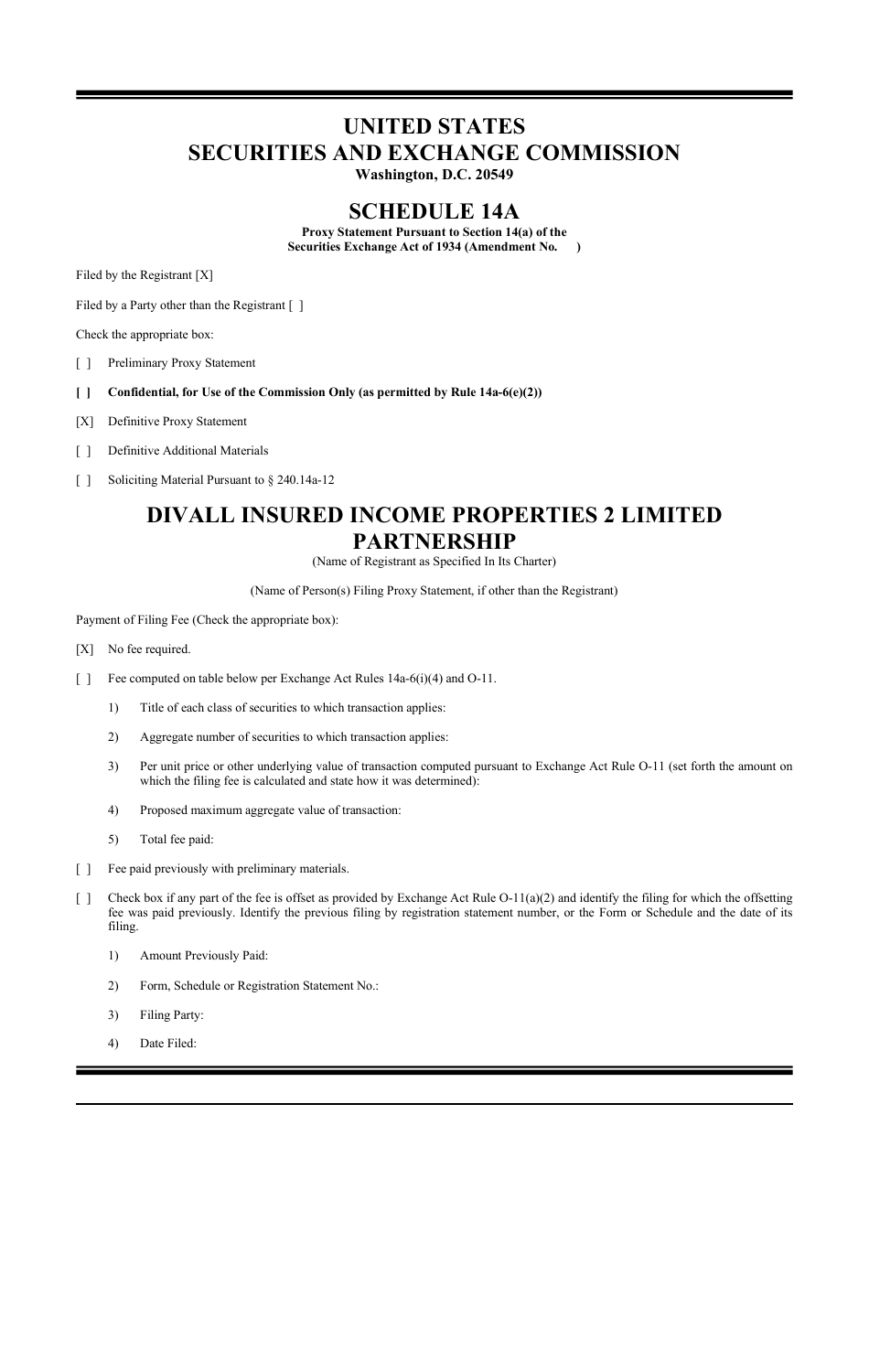## **REQUEST FOR CONSENT OF LIMITED PARTNERS**

#### June 15, 2017

Dear Limited Partner:

#### **IMPORTANT:** *Biennial Consent to Sale*

As a Limited Partner in DiVall Insured Income Properties 2 Limited Partnership (the "Partnership"), you and our other Limited Partners are being provided an opportunity to consent to a sale of the Partnership's properties (the "Properties") and the dissolution of the Partnership ("Proposed Sale and Dissolution"). This consent solicitation is made on behalf of the Partnership by The Provo Group, Inc., as General Partner of the Partnership.

During the consent solicitation process in May 2001, we expressed to our Limited Partners that if the holders of a majority of our outstanding Limited Partnership interests ("Units") did not consent to the Proposed Sale and Dissolution (in 2001, 74% voted against such sale and dissolution) proposed at that time that we would circulate a new consent solicitation every two years to provide the Limited Partners additional opportunities to authorize the Proposed Sale and Dissolution. We conducted similar consent solicitation processes in 2003, 2005, 2007, 2011, 2013 and 2015, and in each instance the holders of a majority of our outstanding Units did not authorize such a sale and dissolution. In 2009, the holders of a majority of our outstanding Units voted, in response to the Partnership's consent solicitation, to extend the term of the Partnership to November 30, 2020.

On or about June 15, 2017, we began mailing a Notice of Internet Availability ("Notice") of the Partnership's Consent Solicitation Materials (as defined below) to you and the other Limited Partners informing you that the Consent Statement, Consent Card, our 2016 Annual Report on Form 10-K, and voting instructions are available on the Internet at www.divallproperties.com/relations.php. As is more fully described in the Notice, Limited Partners may choose to access the Consent Solicitation Materials on the Internet, or may request to receive a paper copy of the Consent Solicitation Materials at no charge by July 10, 2017 to facilitate timely delivery. The request can be made via telephone at 1-800-547-7686 (DiVall Investor Relations), e-mail to edevera@phxa.com, or the Internet at www.divallproperties.com/newsletter.php. This hard copy election will apply to future consent solicitation packages by us as well. If you print the on-line Consent Card, please call DiVall Investor Relations at 1-800-547-7686 for your specific investor label information that must be included on the Consent Card prior to executing and mailing.

No meeting will be held in connection with this 2017 solicitation of consents from the Limited Partners. To be counted, a properly executed, signed and labeled Consent Card must be received by the independent voting tabulator Phoenix American Financial Services, Inc. (the "Tabulator"), located at 2401 Kerner Blvd, San Rafael, CA 94901, on or before July 31, 2017.

Only Limited Partners of record at the close of business on May 31, 2017 will be entitled to vote by executing and returning a Consent Card. A vote "**FOR**" the Proposed Sale and Dissolution by holders of a majority of our outstanding Units will authorize the Partnership to proceed with the Proposed Sale and Dissolution.

Because the Proposed Sale and Dissolution requires holders of a majority of our outstanding Units to provide "FOR" consents to pass, a vote to "**ABSTAIN**" and the failure to return a signed Consent Card enclosed would have the same effect as a vote "**AGAINST**".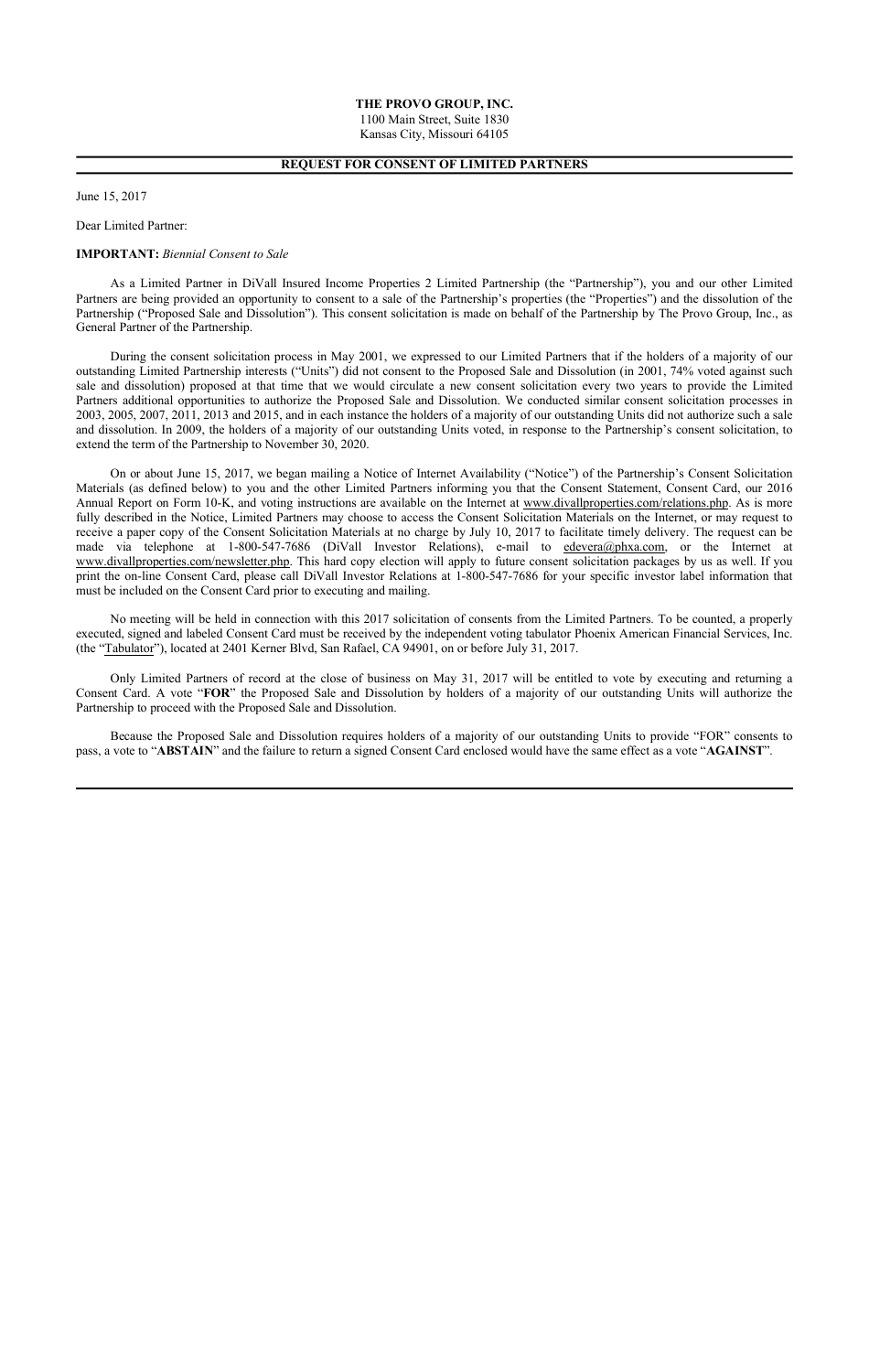## **Although we are circulating consents to poll the Limited Partners, the General Partner recommends a vote "AGAINST" the Proposed Sale and Dissolution.**

If we do not receive sufficient consents for the Proposed Sale and Dissolution by July 31, 2017, we will continue to operate the Partnership . . . business as usual. We will also circulate a new consent solicitation in two years to again poll Limited Partner preferences regarding the potential sale of all of the Properties and the dissolution of the Partnership. If, however, holders of more than 50% of all outstanding Units consent to the Proposed Sale and Dissolution, we will move forward with a competitive bid process to sell the Properties and liquidate and dissolve the Partnership.

Very truly yours,

THE PROVO GROUP, INC., as General Partner of DIVALL INSURED INCOME PROPERTIES 2 LIMITED PARTNERSHIP

By: */s/ Bruce A. Provo*  President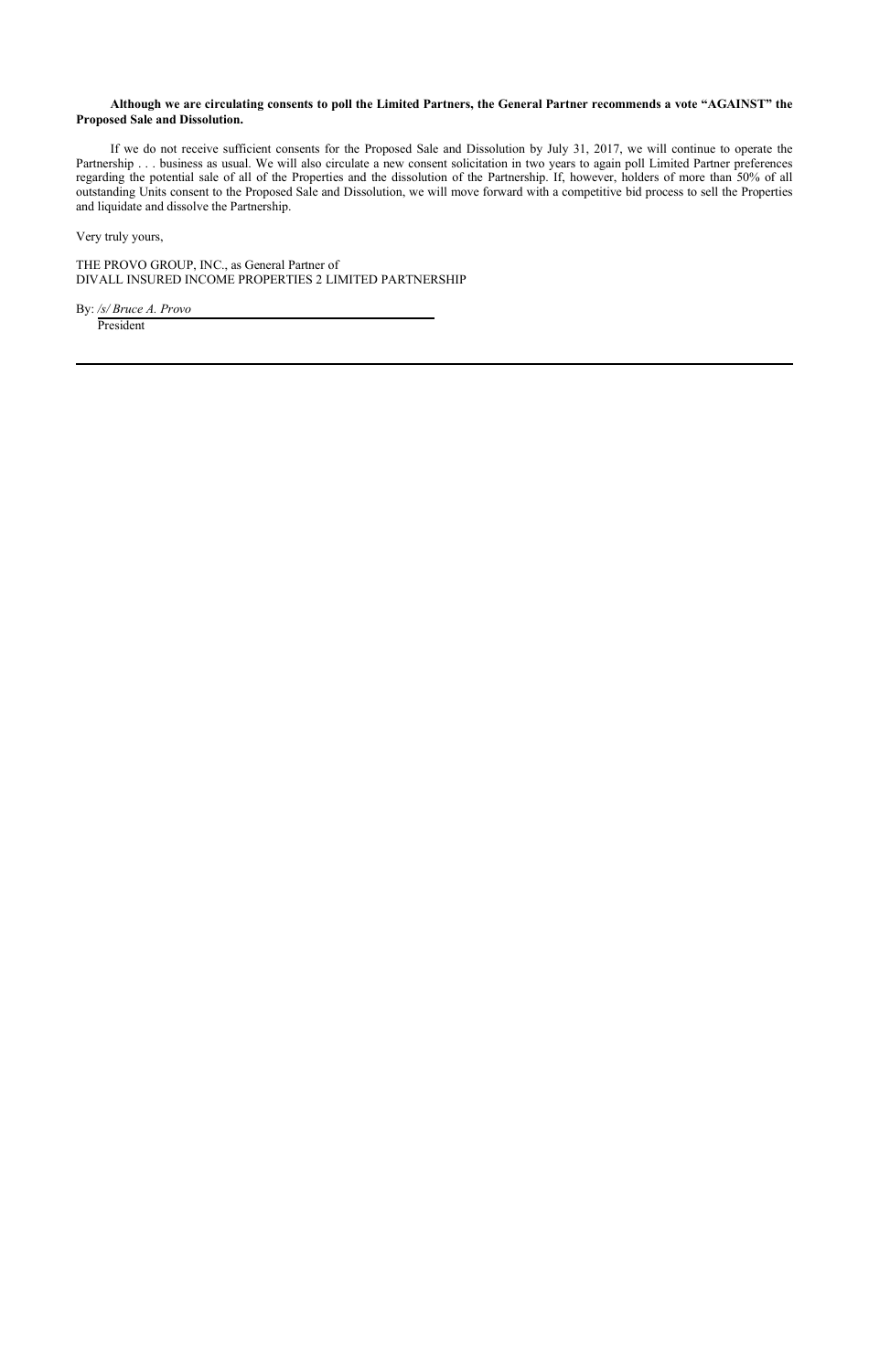### **DIVALL INSURED INCOME PROPERTIES 2 LIMITED PARTNERSHIP 1100 MAIN STREET, SUITE 1830 KANSAS CITY, MISSOURI 64105**

#### **CONSENT STATEMENT June 15, 2017**

#### **General Information**

DiVall Insured Income Properties 2 Limited Partnership, a Wisconsin limited partnership (the "Partnership") is engaged in the business of owning and operating its investment portfolio of commercial real estate. The Partnership owns 11 properties (collectively the "Properties" and individually a "Property"). Ten of the Properties are leased on a triple-net basis where the Partnership is the lessor and the operator of a business is a tenant (collectively the "Leases," individually a "Lease"). All of the tenants operate as fast-food or casual dining restaurants (such as Wendy's, Applebee's, etc.).

The Partnership's Agreement of Limited Partnership dated as of November 20, 1987, as amended (the "Partnership Agreement"), provides that the Partnership will be dissolved on November 30, 2020, or earlier upon the prior occurrence of any of the following events: (i) the disposition of all properties of the Partnership; (ii) the written determination by the General Partner that the Partnership's assets may constitute "plan assets" for purposes of ERISA; (iii) the approval of the Partnership's unit holders ("Limited Partners") owning a majority of the Partnership's outstanding Limited Partnership interests ("Units") to dissolve the Partnership; or (iv) the dissolution, bankruptcy, death, withdrawal, or incapacity of the last remaining General Partner, unless an additional General Partner is elected previously by Limited Partners holding a majority of our outstanding Units.

During the second and third quarters of 2001, 2003, 2005, 2007, 2011, 2013 and 2015, consent solicitations were circulated (each being a "Prior Consent"), which if approved would have authorized the sale of all of the Properties and dissolution of the Partnership (the "Proposed Sale and Dissolution"). Limited Partners holding a majority of our outstanding Units did not vote in favor of any of the Prior Consents. During the third quarter of 2009, consent solicitations were circulated (the "2009 Consent") to extend the term of the Partnership ten years to November 30, 2020. Limited Partners holding a majority of our outstanding Units voted in favor of the extension. Therefore, the Partnership's term was extended and it continues to operate as a going concern.

This Consent Statement is being furnished to Limited Partners in connection with the 2017 solicitation of written consents by the Partnership to approve the Proposed Sale and Dissolution. No meeting will be held in connection with this solicitation of consents from the Limited Partners.

Consents for the Proposed Sale and Dissolution are solicited on behalf of the Partnership by The Provo Group, Inc., the general partner of the Partnership (the "General Partner"). Solicitation of consents other than by mail may be made by telephone, facsimile or in person by regularly employed officers, agents and employees of the General Partner, who will not receive additional compensation for their efforts. The total cost of soliciting the consents will be borne by the Partnership.

Only Limited Partners of record at the close of business on May 31, 2017 will be entitled to vote by executing, signing and returning a properly labeled Consent Card. A vote "**FOR**" the Proposed Sale and Dissolution by holders of a majority of our outstanding Units will authorize the Partnership to proceed with the Proposed Sale and Dissolution.

Because the Proposed Sale and Dissolution requires holders of a majority of our outstanding Units to provide "**FOR**" consents to pass, a vote to "**ABSTAIN**" and the failure to return a signed Consent Card will have the same effect as a vote "**AGAINST**". To be counted, a properly executed, signed and labeled Consent Card must be received by the independent voting tabulator Phoenix American Financial Services, Inc. (the "Tabulator"), which is located at 2401 Kerner Blvd., San Rafael, CA 94901, on or before July 31, 2017.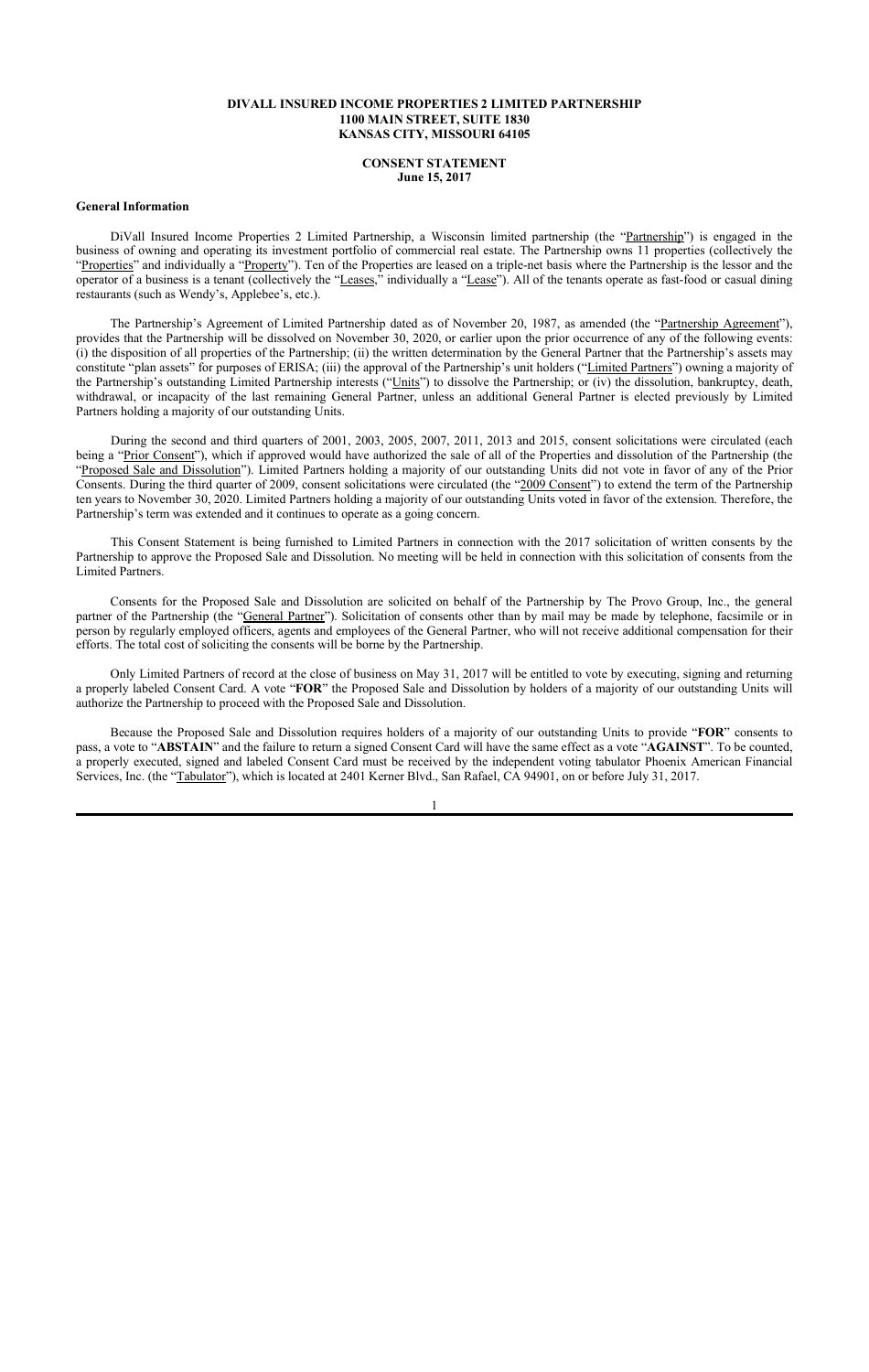A Limited Partner may revoke its Consent Card at any time prior to July 31, 2017, or other conclusion of the Consent solicitation process (whichever is earlier), by mailing a properly executed Consent Card bearing a later date or by mailing a signed, written notice of revocation to the attention of the General Partner or the Tabulator. Revocation of a Consent Card will be effective upon receipt by the General Partner or the Tabulator of either (i) an instrument revoking the Consent Card or (ii) a duly executed Consent Card bearing a later date. This Consent Statement and Consent Card were first made available to Limited Partners on or about June 15, 2017. Once the General Partner has received Consent Cards from a majority of the Limited Partners voting either "FOR" or "AGAINST" the Proposed Sale and Dissolution, the General Partner may declare the consent solicitation process concluded and will be bound by the results of such process. In any event, unless the General Partner elects to extend the deadline of the consent solicitation, the consent solicitation processes and the opportunity to vote by returning a Consent Card, will end on July 31, 2017.

**Important Notice Regarding the Internet Availability of Consent Materials for the Consent Solicitation.** A full set of Consent Solicitation Materials is not being mailed to Limited Partners. This Consent Statement, the Consent Card, voting instructions, and the Company's Annual Report on Form 10-K for the fiscal year ended December 31, 2016, are available on-line at www.divallproperties.com/relations.php. Under rules issued by the U.S. Securities and Exchange Commission (the "SEC"), we are providing Internet access to our Consent Solicitation Materials and a Consent Card, as noted in our Notice of Internet Availability (the "Notice") mailed to Limited Partners on or around June 15, 2017. In addition, an investor may elect to receive a paper copy of the full set of Consent Solicitation Materials and or a Consent Card at no charge by July 10, 2017 to facilitate timely delivery. The request can be made via telephone at 1-800-547-7686 (DiVall Investor Relations), e-mail to edevera@phxa.com, or the Internet at www.divallproperties.com/newsletter.php. If a Limited Partner prints the on-line Consent Card, they must call DiVall Investor Relations at 1-800-547-7686 for their specific investor label information that is to be included on the Consent Card prior to executing, signing and mailing. This election will apply to future consent solicitation packages by us as well.

#### **BACKGROUND AND RECOMMENDATIONS OF THE GENERAL PARTNER**

#### **Background of Partnership**

The Partnership is a limited partnership organized under the Wisconsin Uniform Limited Partnership Act pursuant to the Partnership Agreement. As of December 31, 2016, the Partnership consisted of one General Partner and 1,419 Limited Partners of record owning an aggregate of 46,280.3 Units. The Units were offered and sold commencing February 23, 1988, pursuant to a Registration Statement on Form S-11 (Registration No. 33-18794) filed under the Securities Act of 1933, as amended. On February 22, 1990, the Partnership closed the offering at 46,280.3 Units. The Units are not currently traded on any exchange or other public market.

Through this consent process, the General Partner is seeking an indication from the Limited Partners whether they want to authorize the General Partner to pursue a sale of all of the Properties, and the liquidation and dissolution of the Partnership.

The Partnership Agreement provides in Section 2.2 that the Partnership will terminate and dissolve on November 30, 2020. Section 10.2 of the Partnership Agreement provides that the Partnership Agreement may be amended upon the vote of the Limited Partners holding more than 50% of the outstanding Units. The total number of outstanding Units as of the record date, May 31, 2017, was 46,280.3 Units. Each Unit is entitled to one vote.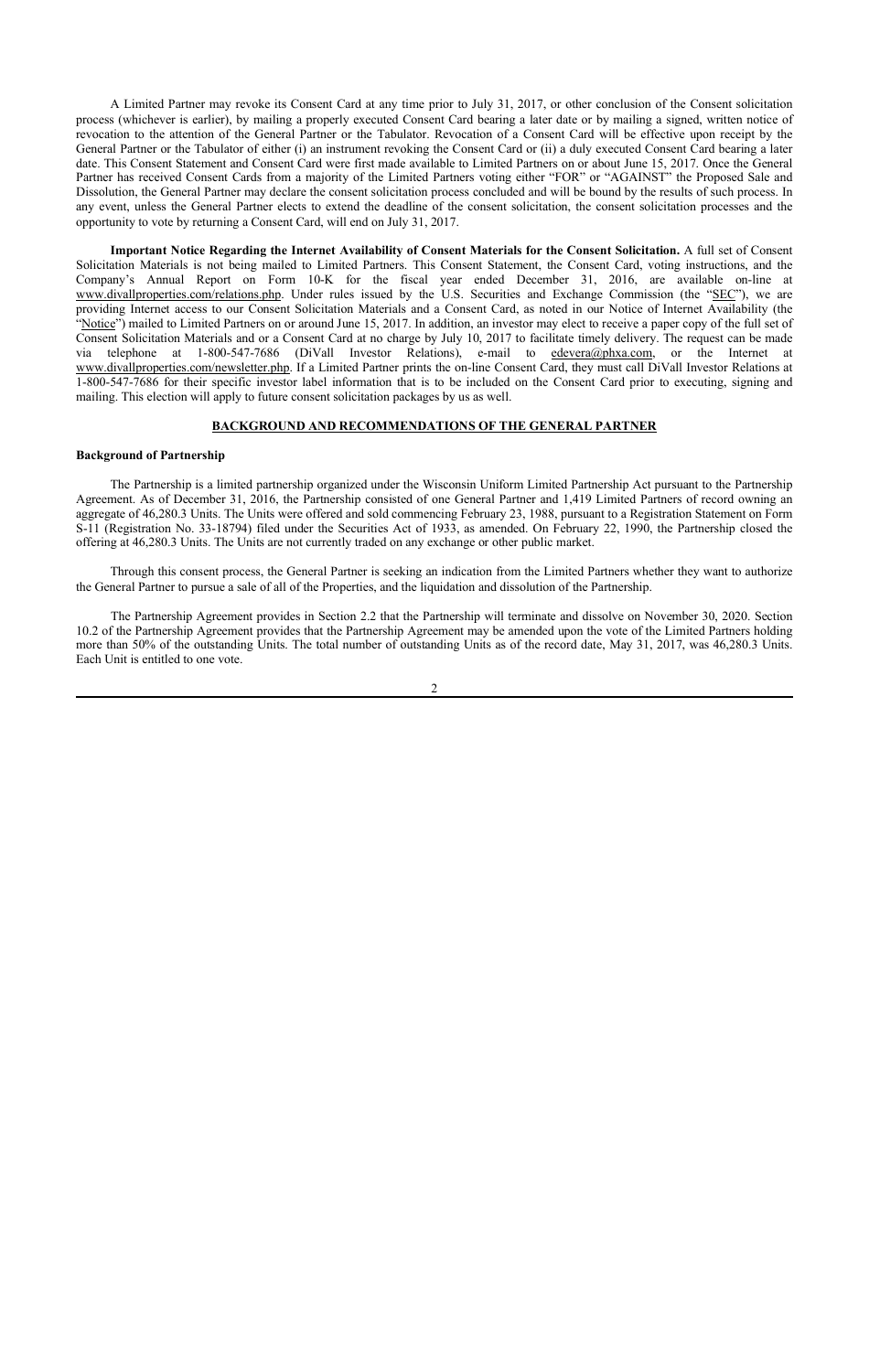As of the record date, May 31, 2017, the Partnership had 1,333 record holders of Units. The following table sets forth certain information with respect to such beneficial ownership as of May 31, 2017. Based on information known to the Partnership and filed with the SEC, the following persons are known to beneficially own 5% or more of the outstanding Units as follows:

| Title of<br>Class | Name and Address of<br>Beneficial Owner (1)                               | Units<br>Beneficially<br>Owned | Percentage of<br>Units<br>Outstanding(2) |  |
|-------------------|---------------------------------------------------------------------------|--------------------------------|------------------------------------------|--|
| Units             | Jesse Small (4)<br>401 NW 10 <sup>th</sup> Terrace<br>Hallandale, FL33009 | 7,354.48(3)                    | 16.28%                                   |  |
| Units             | Ira Gaines<br>7000 N 16th St<br>Suite 120 #503<br>Phoenix, AZ 85020       | 4,056.93(5)                    | 8.77%                                    |  |

(1) A beneficial owner of a security includes a person who, directly or indirectly, has or shares voting or investment power with respect to such security. Voting power is the power to vote or direct the voting of the security and investment power is the power to dispose or direct the disposition of the security.

(2) Based on 46,280.3 Units outstanding as of May 31, 2017.

(3) Based on Form 4 filed with the SEC.

(4) Jesse Small may be deemed to beneficially own such voting and investment power over the Units identified in the table above.

(5) Includes 2,609.90 Units in which Mr. Gaines has a direct ownership through a trust, and also includes 1,447.03 Units in which Mr. Gaines has an indirect ownership interest and which he may be deemed to beneficially own under SEC Rule 13d-3.

(b) As of May 31, 2017, the General Partner did not own any Units. The following chart identifies the beneficial ownership of the person that preforms the functions of the principal executive of the General Partner.

| Title of<br>Class |                | Name of<br>Beneficial Owner(1) | Amount and<br>Nature of<br>Beneficial<br>Ownership | Percentage of<br>Units<br>Outstanding<br>(4) |
|-------------------|----------------|--------------------------------|----------------------------------------------------|----------------------------------------------|
| Units             | Bruce A. Provo |                                | $200(2)$ (3)                                       | 0.43%                                        |

(1) A beneficial owner of a security includes a person who, directly or indirectly, has or shares voting or investment power with respect to such security. Voting power is the power to vote or direct the voting of the security and investment power is the power to dispose or direct the disposition of the security.

(2) Bruce A. Provo is deemed to have beneficial ownership of all of TPG Finance Corp.'s Units due to his control as President of TPG Finance Corp.

(3) Bruce A. Provo may also be deemed to beneficially own the Units listed above due to such management and investment power.

(4) Based on 46,280.3 Units outstanding as of May 31, 2017.

(c) Management knows of no contractual arrangements, the operation or the terms of which may at a subsequent date result in a change in control of the Partnership, except for provisions in the Permanent Manager Agreement dated as of February 8, 1993, by and among the Partnership, DiVall 1 (which was dissolved in December 1998), DiVall 3 (which was dissolved in December 2003), the now former general partners, their controlled affiliates, and the General Partner.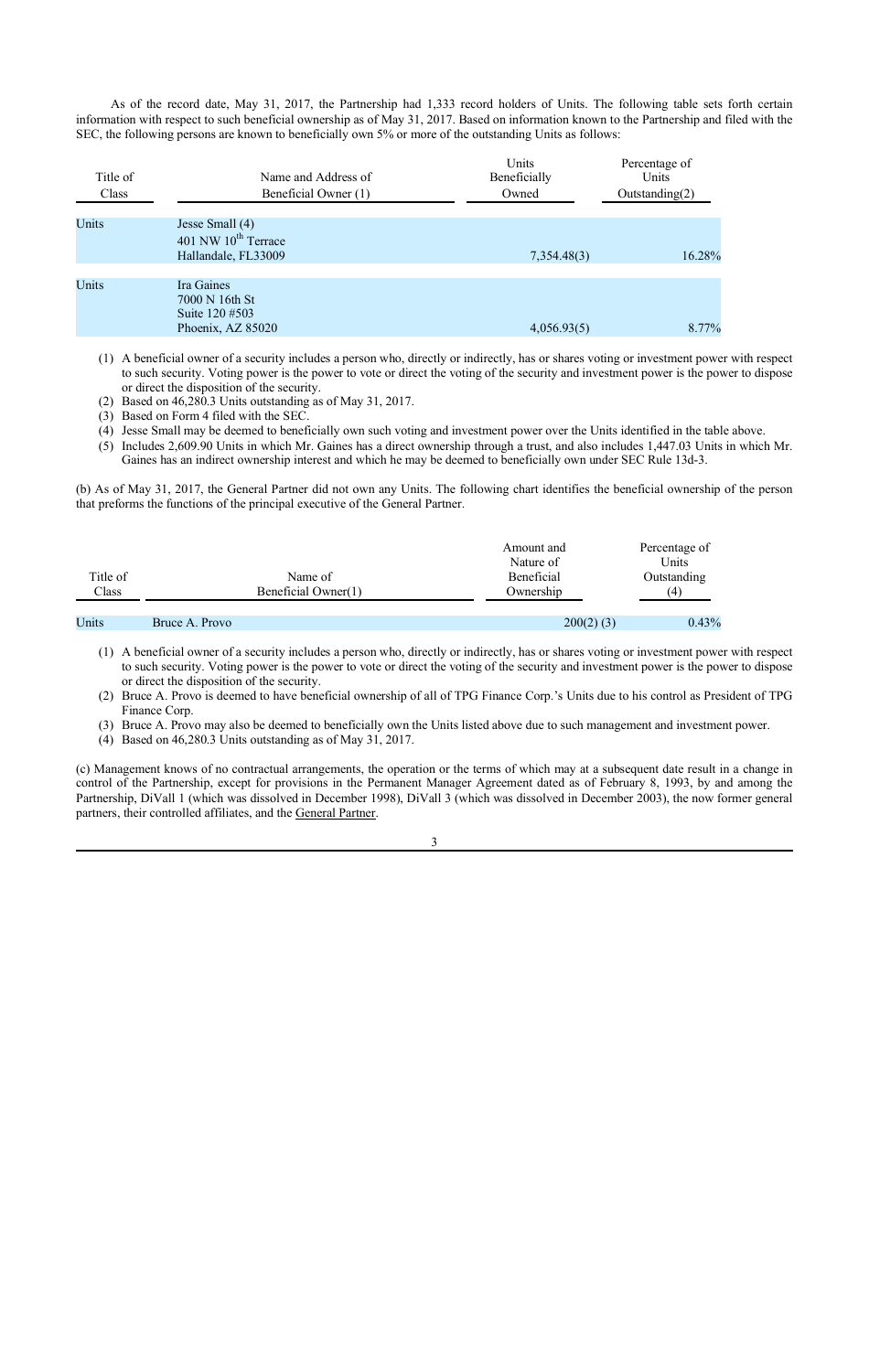#### **Forward-Looking Statements**

**This Consent Statement contains forward-looking statements. When used in this Consent Statement the words "believes," "anticipates," "intends," "expects" and similar expressions are intended to identify forward-looking statements; however, not all forward-looking statements will contain such expressions. Such statements are subject to a number of risks and uncertainties, including but not limited to those risks and uncertainties described in the Partnership's Annual Report on Form 10-K filed with the Securities and Exchange Commission on March 23, 2017. Actual results or events in the future could differ materially from those described in the forward-looking statements as a result of these and other risks, including changes in general economic conditions, changes in real estate conditions, including without limitation, decreases in valuations of real properties, increases in property taxes and lack of buyers should the Partnership want to dispose of a Property, lease-up risks, ability of tenants to fulfill their obligations to the Partnership under existing leases, sales levels of tenants whose leases include a percentage rent component, adverse changes to the restaurant market, entrance of competitors to the Partnership's lessees in markets in which the Properties are located, inability to obtain new tenants upon the expiration of existing leases, the potential need to fund tenant improvements or other capital expenditures out of operating cash flows, the Partnership's ability to realize value for Limited Partners upon disposition of the Partnership's assets, and various other factors. The Partnership undertakes no obligation to publicly release any updates or revisions to forward-looking statements to reflect any future events or circumstances.**

#### **Proposed Property Sale and Dissolution of the Partnership**

Through this consent solicitation process, the General Partner is seeking an indication from the Partnership's Limited Partners of whether they want to authorize the General Partner to commence and consummate the Proposed Sale and Dissolution. The Partnership Agreement provides in Section 10.2 that the General Partner may not sell substantially all of the Properties without the approval of Limited Partners holding more than 50% of the Units.

#### **The General Partner recommends a vote "AGAINST" the Proposed Sale and Dissolution as set forth below:**

#### **The Business**

The Partnership is engaged in the business of owning and operating its investment portfolio of commercial real estate properties (as defined above, the "Properties"). At the date of this Consent Statement, the Partnership owned 11 Properties. Ten of the Properties are leased on a triple net basis to, and operated primarily by, franchisors or franchisees of national, regional and local retail chains under longterm leases. The lessees are all fast food and casual dining restaurants. Each of the Properties is described more fully under "The Properties" below.

The original lease terms for almost all of the Properties are from five to twenty years from the dates of their respective inception. Most of the Leases provide for minimum rents ("Base Rents") and additional rents based upon a percentage of gross sales in excess of specified breakpoints ("Percentage Rents"). The lessee is responsible for occupancy costs such as maintenance, insurance, real estate taxes, and utilities. The Partnership owns one restaurant, which is located on a parcel of land that it does not own, but where it has entered into a long-term ground lease, as lessee, which is set to expire in 2018. The Partnership has the option to extend the ground lease for two additional ten year periods. The Partnership owns all improvements constructed on the land (including the building and improvements) until the termination of the ground lease, at which time all constructed improvements will become the land owner's property. The tenant, a Kentucky Fried Chicken restaurant franchisee ("KFC"), is responsible for the \$3,400 per month ground lease payment per the terms of its lease with the Partnership.

The General Partner has determined that the leases are properly classified as operating leases; therefore, rental income is reported when earned on a straight-line basis and the cost of the Property, excluding the cost of the land, is depreciated over its estimated useful life.

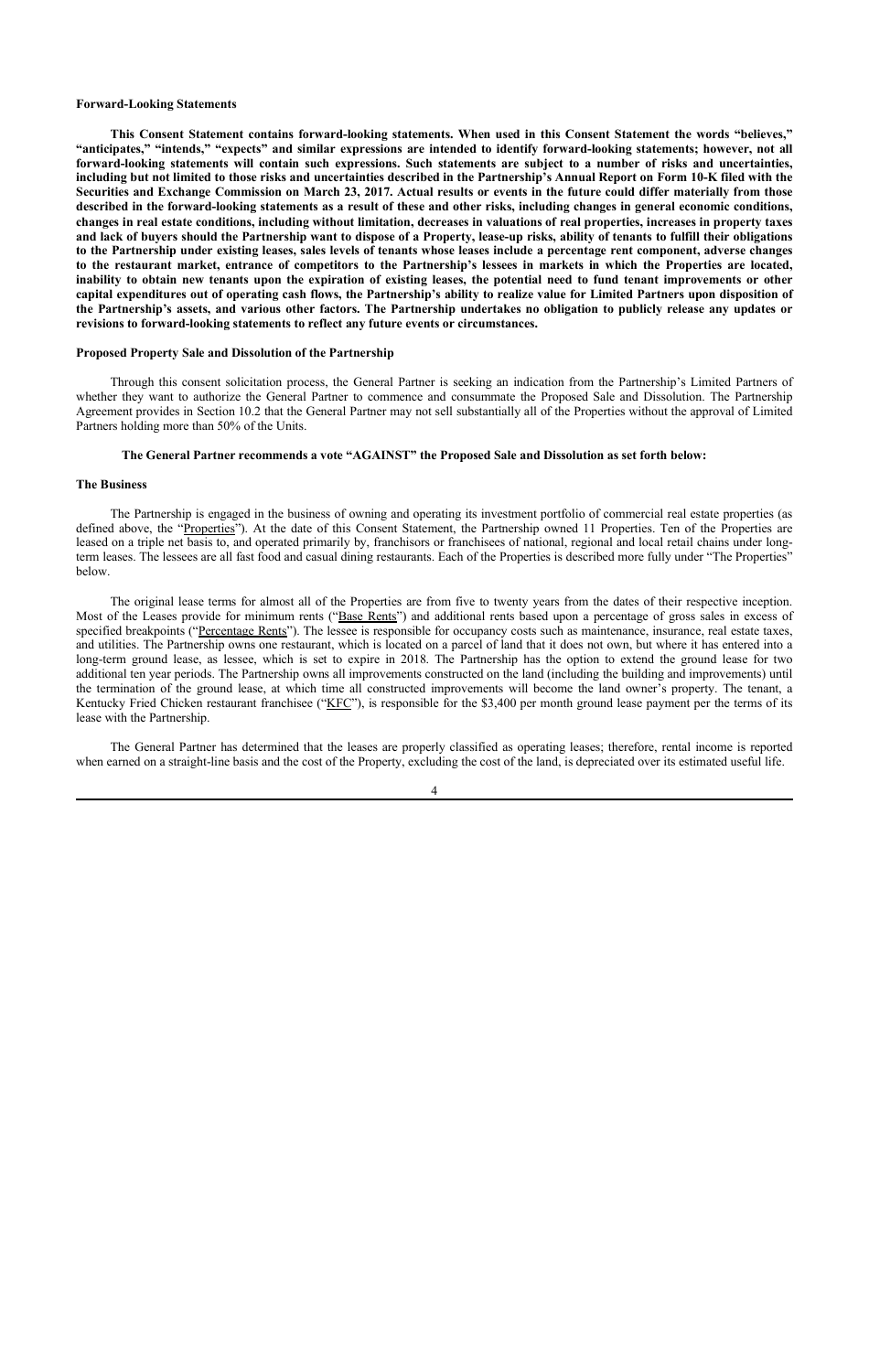As of May 31, 2017, the aggregate Base Rents estimated to be received under the current operating leases for the Properties are as follows:

Year ending December 31,

| 2017 \$    | 871,084   |
|------------|-----------|
| 2018       | 818,061   |
| 2019       | 660,433   |
| 2020       | 660,433   |
| 2021       | 663,725   |
| Thereafter | 3,309,543 |
|            | 6,983,279 |

The Percentage Rents generated from operations of the Properties in 2016 and 2015 were approximately \$581,000 and \$549,000, respectively.

At December 31, 2016, eight of the 11 Properties were (and continue to be) leased to three Wendy's franchisees, with five of the Properties being leased to Wendgusta, LLC ("Wendgusta"), two of the Properties being leased to Wendcharles I, LLC ("Wendcharles I"), and one of the Properties being leased to Wendcharles II, LLC ("Wendcharles II"). An additional Property was leased to Wendgusta until its lease expired on November 6, 2016; this Property is currently vacant. Operating base rents from these nine leases during the year ended December 31, 2016 comprised approximately 85% of the total 2016 operating base rents. As a result of the previously reported lease extension notices received by the Partnership in January 2017, all eight of the Properties that are currently leased to Wendy's franchisees now feature a lease expiration date of November 6, 2026.

Expenses: The General Partner believes that the expenses associated with managing the Partnership compare favorably with other partnerships managing similar portfolios in the industry. The General Partner believes that the expenses incurred by the Partnership in 2016 generally represent the expected level of expenses. Although the General Partner will continue to work to reduce expenses while retaining the quality of services, the General Partner does not predict significant reductions in expenses for the foreseeable future.

### **The Properties**

As of May 31, 2017, the Partnership owned the following Properties:

|                         | <b>Expiration</b><br>of Current | Tenant/       |                           | <b>2017 Base</b><br>Rent \$ | Independent<br><b>Appraisals</b><br><b>June 2016</b> |
|-------------------------|---------------------------------|---------------|---------------------------|-----------------------------|------------------------------------------------------|
| <b>Acquisition Date</b> | Lease                           | Concept       | Location                  |                             |                                                      |
|                         |                                 |               | 1014 S. St. Francis Dr.   |                             |                                                      |
| 10/10/88                | 06/30/18                        | KFC*          | Santa Fe, NM              | 60,000                      | 100,000                                              |
|                         |                                 |               | 2770 Brice Rd.            |                             |                                                      |
| 05/31/90                | 0/31/15                         | Applebee's    | Columbus, OH              | 150,651                     | 1,570,000                                            |
|                         |                                 |               | 1721 Sam Rittenburg Blvd. |                             |                                                      |
| 12/22/88                | 11/06/26                        | Wendy's       | Charleston, SC            | 76,920                      | 1,800,000                                            |
|                         |                                 |               | 3013 Peach Orchard Rd.    |                             |                                                      |
| 12/22/88                | 11/06/26                        | Wendy's       | Augusta, GA               | 86,160                      | 1,800,000                                            |
|                         |                                 |               | 1901 Whiskey Rd.          |                             |                                                      |
| 02/21/89                | 11/06/26                        | Wendy's       | Aiken, SC                 | 96,780                      | 2,250,000                                            |
|                         |                                 |               | 1730 Walton Way           |                             |                                                      |
| 02/21/89                | 11/06/26                        | Wendy's       | August, GA                | 96,780                      | 1,200,000                                            |
|                         |                                 |               | 343 Folly Rd.             |                             |                                                      |
| 02/21/89                | 11/06/26                        | Wendy's       | Charleston, SC            | 70,200                      | 1,700,000                                            |
|                         |                                 |               | 361 Hwy. 17 Bypass        |                             |                                                      |
| 02/21/89                | 11/06/26                        | Wendy's       | Mount Pleasant, SC        | 77,280                      | 2,000,000                                            |
|                         |                                 |               | 1004 Richland Ave.        |                             |                                                      |
| 03/14/89                | 11/06/26                        | Wendy's       | Aiken, SC                 | 90,480                      | 1,600,000                                            |
|                         |                                 |               | 517 E. Martintown Rd.     |                             |                                                      |
| 12/29/89                | 11/06/26                        | Wendy's       | N. Augusta, GA            | 87,780                      | 1,575,000                                            |
|                         |                                 |               | 3859 Washington Rd.       |                             |                                                      |
| 12/29/89                | N/A                             | Vacant        | Martinez, GA              | $\mathbf{0}$                | 530,000                                              |
|                         |                                 | <b>Total:</b> |                           | \$<br>871,084               | 16,125,000<br>\$                                     |

\*The KFC property is subject to a ground lease.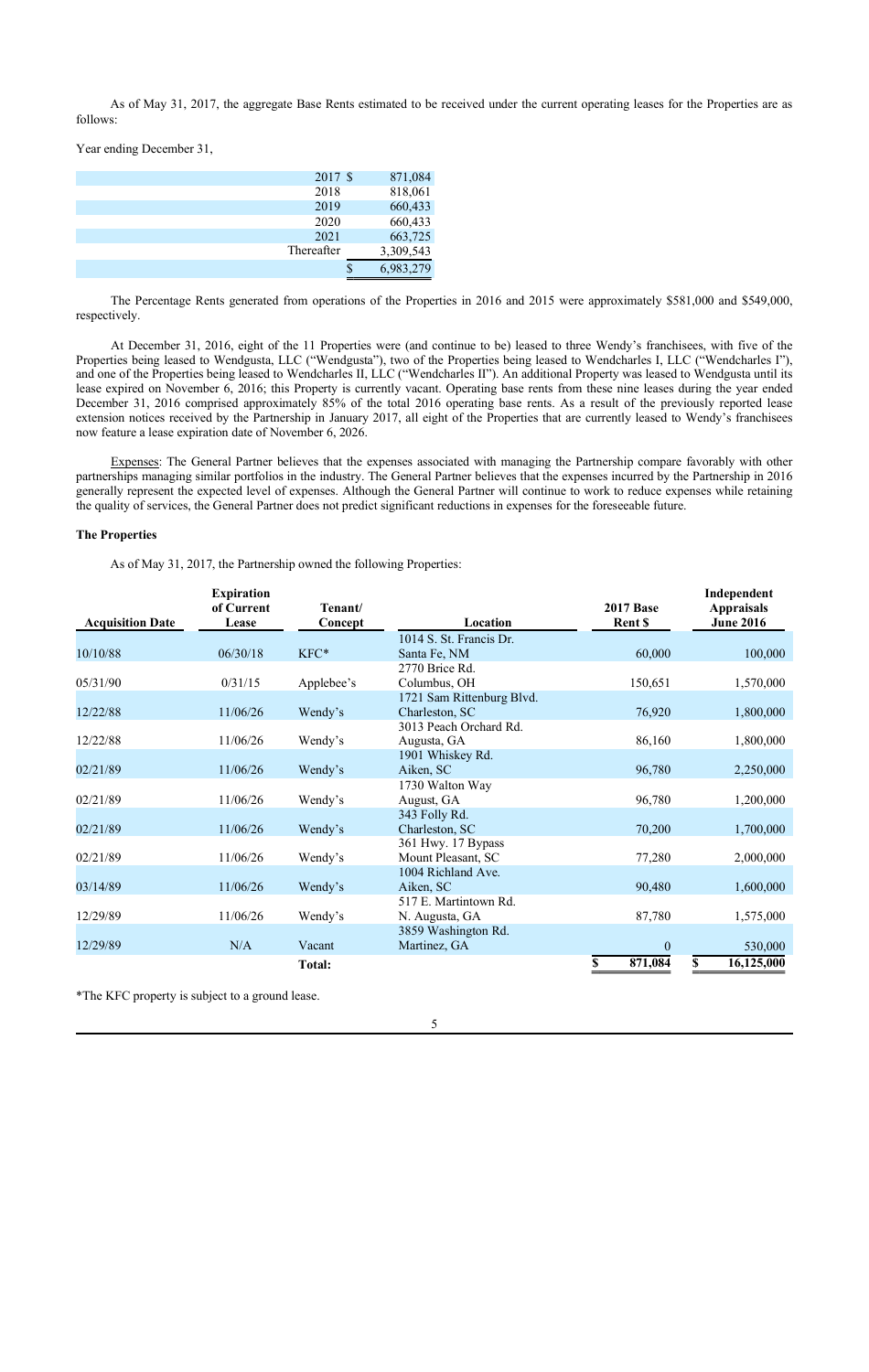## **Reason for Property Sale and Dissolution Consent Solicitation**

In 1998, the General Partner determined for a variety of reasons, that it was in the best interest of the Limited Partners and the Partnership to attempt to sell the Properties and then liquidate and dissolve the Partnership. The General Partner solicited and obtained the consent (the "1998 Consent") of the holders of a majority of the outstanding Units to attempt to dispose of the Properties upon certain terms.

Although the Partnership made substantial effort to market the Properties during 1998, it did not receive a bid for the Properties which met the terms of the 1998 Consent. Though the Partnership has entertained some proposals to acquire the Properties over the past several years, none met the criteria established in the 1998 Consent, nor have they been of a nature that the General Partner believed warranted seeking the approval of the Limited Partners. The General Partner believes that the authority originally provided by the 1998 Consent is no longer operative, even if an offering to acquire the Properties was made to the Partnership on the terms outlined in such consent.

The General Partner is willing to be guided by the preferences of the holders of a majority of the outstanding Units with respect to whether to actively market and sell the Properties for the purpose of liquidating the Partnership. Thus, as it did with each of the Prior Consents, the General Partner is soliciting the Limited Partners to determine their desires with respect to such potential course of action. If a majority of the Limited Partners does not consent to the Proposed Sale and Dissolution, the General Partner intends to solicit similar consents every two years in order to remain informed as to whether the Limited Partners want to dispose of the Properties and liquidate and dissolve the Partnership.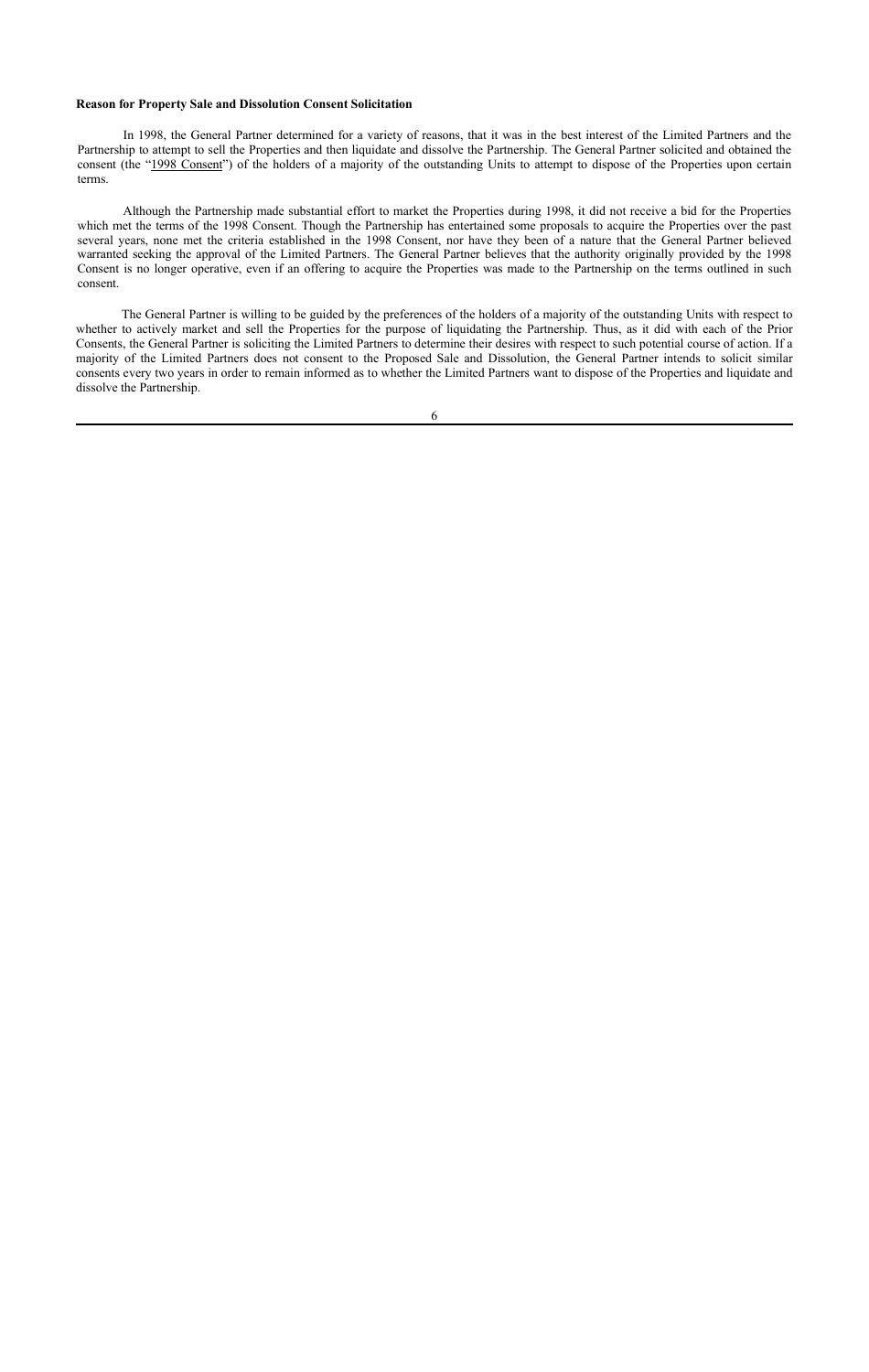The term of the Partnership is currently set to expire on November 30, 2020. The General Partner believes there are few investment alternatives available that provide the stability and security of triple net leased properties without mortgage encumbrances. The Partnership has no debt on its Properties and therefore, no refinancing or sale pressures. The Partnership simply collects the rents on its leases (most of which have nine or more years remaining on their terms), pays its management and operating expenses, and distributes the balance to the Limited Partners. So long as the Properties remain leased and the tenants are viable, the Partnership believes the investment returns should remain stable.

Over the years, the Partnership has selectively sold properties where the General Partner believed it was receiving a fair price. In some instances the sales were motivated by a desire to improve the overall risk portfolio of the Partnership. Even if holders of a majority of the outstanding Units do not consent to the Proposed Sale and Dissolution, the General Partner may continue to "prune" the portfolio on a selective basis.

If the holders of a majority of the outstanding Units vote "**FOR"** the Proposed Sale and Dissolution, the General Partner will proceed in good faith to solicit the sale of all the Properties on the terms generally set forth below and proceed with the dissolution of the Partnership. If the Limited Partners do not authorize the Proposed Sale and Dissolution, the General Partner will continue to manage the Partnership as a going concern and use its business judgment in an effort to enhance the value of the Partnership. However, the General Partner reserves the right at any time in the future, to seek the approval of the Limited Partners with respect to any disposition of all or substantially all of the Properties if the General Partner deems such disposition to be in the best interest of the Limited Partners.

Even if the holders of a majority of the outstanding Units vote "**FOR"** the Proposed Sale and Dissolution, there is no assurance that a sale on the terms outlined in this Consent Statement could be consummated.

## **DESCRIPTION OF PROPOSED SALE OF PARTNERSHIP PROPERTIES AND SUBSEQUENT DISSOLUTION OF THE PARTNERSHIP**

If the Proposed Sale and Dissolution is approved, the General Partner will solicit competitive bids for the purchase of the Properties. The General Partner will attempt to obtain a fair market price for the Properties. Upon completion of the sale of the Properties, the assets of the Partnership would be distributed to the Limited Partners, net of all normal and customary costs of such sale, and other reserves as the General Partner deems appropriate (if any) in the Proposed Sale and Dissolution.

## **Purchase Price**

If the Proposed Sale and Dissolution is approved, the General Partner would solicit bids which include both: (i) a purchase price for all of the Properties in the aggregate, and (ii) a purchase price for each of the Properties individually. New appraisals for all of the Partnership Properties would be secured and the Total Appraised Value of the Properties would be the minimum asking price (the "Asking Price"). The last time appraisals were received was in June 2016, with an aggregate appraised value of \$16,125,000.

Certain fees, costs and expenses would be incurred by the Partnership in the sale process (the "Expenses"). Such Expenses may include (i) appraisal fees (ii) title insurance fees, (iii) survey fees, (iv) legal fees, (v) brokerage fees/commissions, (vi) filing fees, and (vii) such other fees and expenses as are ordinary and necessary in connection with a large real estate transaction. The General Partner estimates such Expenses at approximately 5.5% of the total price.

Following the consummation of the sale of the Properties, the Partnership would incur additional expenses associated with winding up the Partnership's affairs, liquidating its assets and dissolving the Partnership. Those expenses may include, without limitation: (i) escheat fees; (ii) legal fees; (iii) consent solicitation fees; (iv) printing and postage expenses; (v) tax preparation and audit fees; (vi) investor servicing fees; (vii) taxes; and (viii) management and overhead fees; and (ix) supplies and other administrative expenses. The payment of these expenses would reduce the amount available for distribution to the Limited Partners.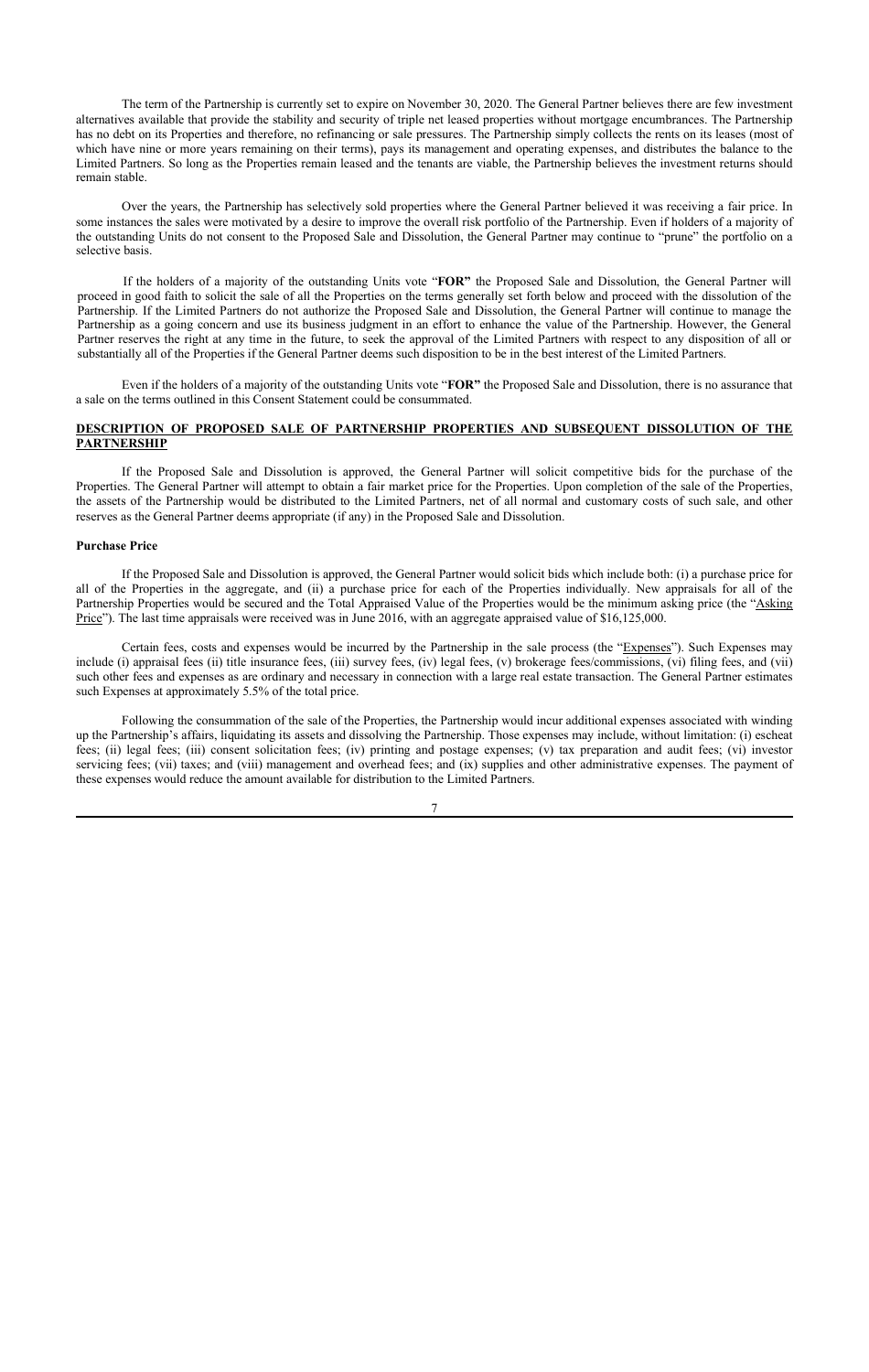#### **Effects on the Limited Partners**

Advantages: There is currently no active or established trading market for Units. The values available to Limited Partners in the secondary market for their Units are believed to represent a discount from the pro rata value of the underlying assets of the Partnership, due in part to the lack of liquidity of the Units. The Proposed Sale and Dissolution is expected to provide a manner for Limited Partners to realize value of their Units without having to comply with the conditions and restrictions of selling Units individually and without being subject to the normal secondary market discount and relatively high transaction fees. Further, following liquidation and dissolution, Limited Partners would no longer be subject to any of the risk factors attendant to the operation of a portfolio of triple-net based properties.

Disadvantages: The General Partner anticipates (but does not guarantee) that the portfolio of Properties will continue to generate net distributable income in line with historical performance for at least the next seven to nine (7 - 9) years. This represents a cash return of approximately 5-6% of the internal December 31, 2016 Net Unit Value. Since the Partnership's assets are depreciable real property, some of the distributable net income may be tax sheltered, leading to a slightly higher "after tax" rate of return. In today's generally low interest rate environment, the General Partner believes these returns compare favorably to alternative investments of similar risk profiles into which Limited Partners could re-invest their after-tax liquidation proceeds.

If the Partnership is liquidated, the Limited Partners will be subject to capital gains taxes to the extent the net proceeds from the sale of Properties on a per Unit basis exceeds the Limited Partners' adjusted tax basis in each Unit.

#### **Effect on the General Partner**

The Partnership Agreement provides for the General Partner to receive up to a 3% commission ("Disposition Fee") on the sale of any Properties if it provides a substantial portion of the services in the sales effort. If the Proposed Sale and Dissolution passes, meaning the requisite consents were received and the Partnership is able to successfully sell the Properties and then liquidate and dissolve, the General Partner would collect such Disposition Fee and would not be entitled to future management fees as a result of the liquidation and dissolution of the Partnership.

## **FEDERAL INCOME TAX CONSEQUENCES OF PROPOSED SALE AND DISSOLUTION**

The following is a summary of the material Federal income tax consequences resulting from the Proposed Sale and Dissolution which may affect a Limited Partner. This summary is included solely for the information of the Limited Partners. This summary is not intended as a substitute for careful tax planning, and consequences may vary according to each Limited Partner's individual circumstances. Therefore each Limited Partner is urged to consult his or her own tax adviser concerning the specific tax consequences of the Proposed Sale and Dissolution to such Limited Partner.

This summary is based on the Internal Revenue Code of 1986, as amended ("Code"), as well as the applicable existing regulations there under, judicial decisions and current administrative rules and practices. The following discussion does not discuss the impact, if any, state or local taxes may have on the Proposed Sale and Dissolution. Furthermore, no assurance can be given as to the accuracy or completeness of this summary and there can be no assurance that the Internal Revenue Service will agree with the interpretations of the Code and the regulations set forth below. Each Limited Partner should be aware that the Code and the regulations are subject to change and in some instances may be given retroactive effect.

#### **Taxation of Partnerships in General**

An entity classified as a partnership for federal income tax purposes is not subject to federal income tax. Rather, a partnership is an entity for which the items of income, gain, loss, deductions, and credits "flow through" to the partners, who are taxed in their individual capacities on their distributive shares of the partnership's income, gain, loss, and deductions. However, the partnership is a tax reporting entity that must file an annual return disclosing the partnership's gain or loss. The tax treatment of partnership items of taxable income or loss is generally determined at the partnership level. However, each partner must account separately for its distributive share of the following partnership items: (1) short-term capital gains and losses, (2) long-term capital gains and losses, (3) gains and losses from sales or exchanges of property used in a trade or business or subject to involuntary conversion, (4) charitable contributions, (5) dividends for which there is a dividends-received deduction, (6) taxes paid or accrued to foreign countries and to U.S. possessions, (7) taxable income or loss, exclusive of items requiring separate computation, and (8) other items required to be stated separately either by Treas. Reg. §1.702-1 or because separate statement could affect the income tax liability of any partner, including but not limited to the following: recovery of bad debts, prior taxes, and delinquency amounts, deductible investment expenses, alternative minimum tax adjustments and tax preference items, investment interest, and any items subject to a special allocation under the partnership agreement.

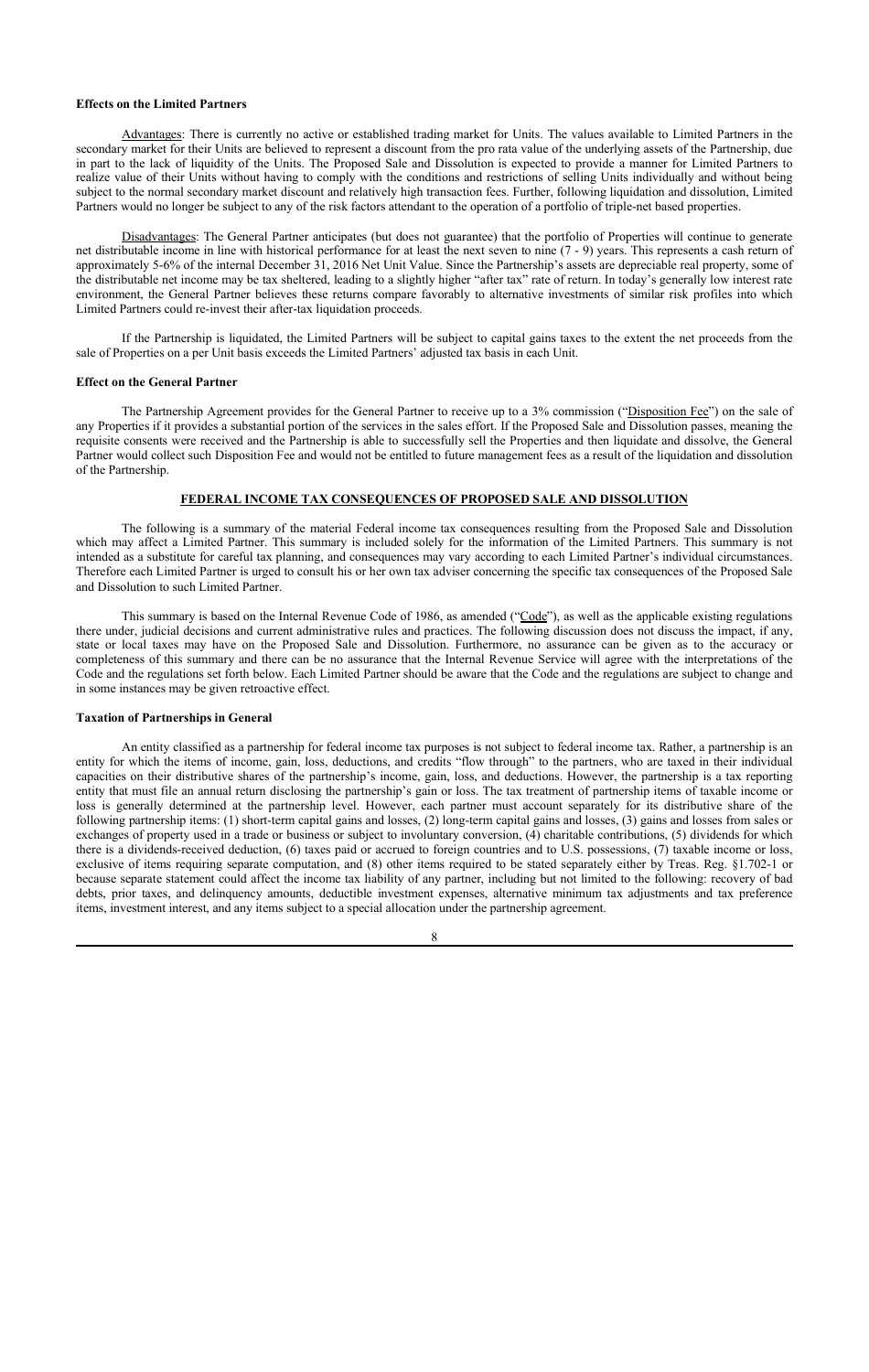Each partner is required to treat partnership items on its return in a manner consistent with the treatment of such items on the partnership return and may be penalized for intentional disregard of the consistency requirement. Each partner must account for its distributive share of partnership taxable income or loss in computing its income tax, whether or not any actual cash distribution is made to such partner during its taxable year. Such consistency requirement may be waived if the partner files a statement (IRS Form 8082) identifying the inconsistency or shows that it resulted from an incorrect schedule furnished by the partnership.

#### **Basis of Partnership Interests**

A partner's basis in its Unit is equal to its cost for such Unit, (i) reduced by its allocable share of partnership distributions, taxable losses and expenditures of the partnership not deductible in computing its taxable income and not properly chargeable to its capital account, and (ii) increased by its allocable share of partnership taxable profits, income of the partnership exempt from tax and additional contributions to the partnership. For purposes of determining basis, an increase in a partner's share of partnership liability is treated as a contribution of money by that partner to the partnership. Conversely, a decrease in its share of partnership liability is treated as distribution of money from the partnership. Generally, a partner may not take recourse liability into account in determining its basis except to the extent of any additional capital contribution it is required to make under the partnership agreement. However, if a partnership asset is subject to a liability for which no partner has any personal liability, in general, the partner's allocable share of the nonrecourse liability will be taken into account to determine basis.

#### **Effect of the Proposed Sale**

The sale of Properties in connection with the Proposed Sale and Dissolution would be a taxable event to the Limited Partners. Gain or loss on a sale of a property generally would be measured by the difference between the net amount realized (after deducting ordinary and necessary expenses of the sale) and the adjusted basis of the property that is sold. Generally the amount realized is the sum of any money received, plus the fair market value of any property received, plus the amount of liability from which the Partnership is discharged as a result of the sale. The adjusted basis of property is generally the basis on the day the property was acquired less deductions, allowed or allowable, for depreciation.

A substantial portion of the property, including building, land and equipment, which were held for more than one year, are expected to be treated as "Code Section 1231 assets." Code Section 1231 assets are property used in the trade or business of a character which is subject to the allowance for depreciation, held for more than one year, and real property used in the trade or business held for more than one year. Gains or losses from the sale of Code Section 1231 assets would be combined with any other Code Section 1231 gains or losses incurred by the Partnership in that year, and the Code Section 1231 gains or losses would be allocated to the Limited Partners as provided in the Partnership Agreement. Notwithstanding the foregoing, certain depreciation recapture rules may cause some or all of the gains realized upon the liquidation of the Properties to be taxed at the partner level as ordinary income under I.R.C. Section 1250(a) or at a 25% rate by virtue of the "unrecaptured I.R.C. Section 1250 gain" rules. Section 1250 recapture will only be applicable to the Partnership's taxable investors.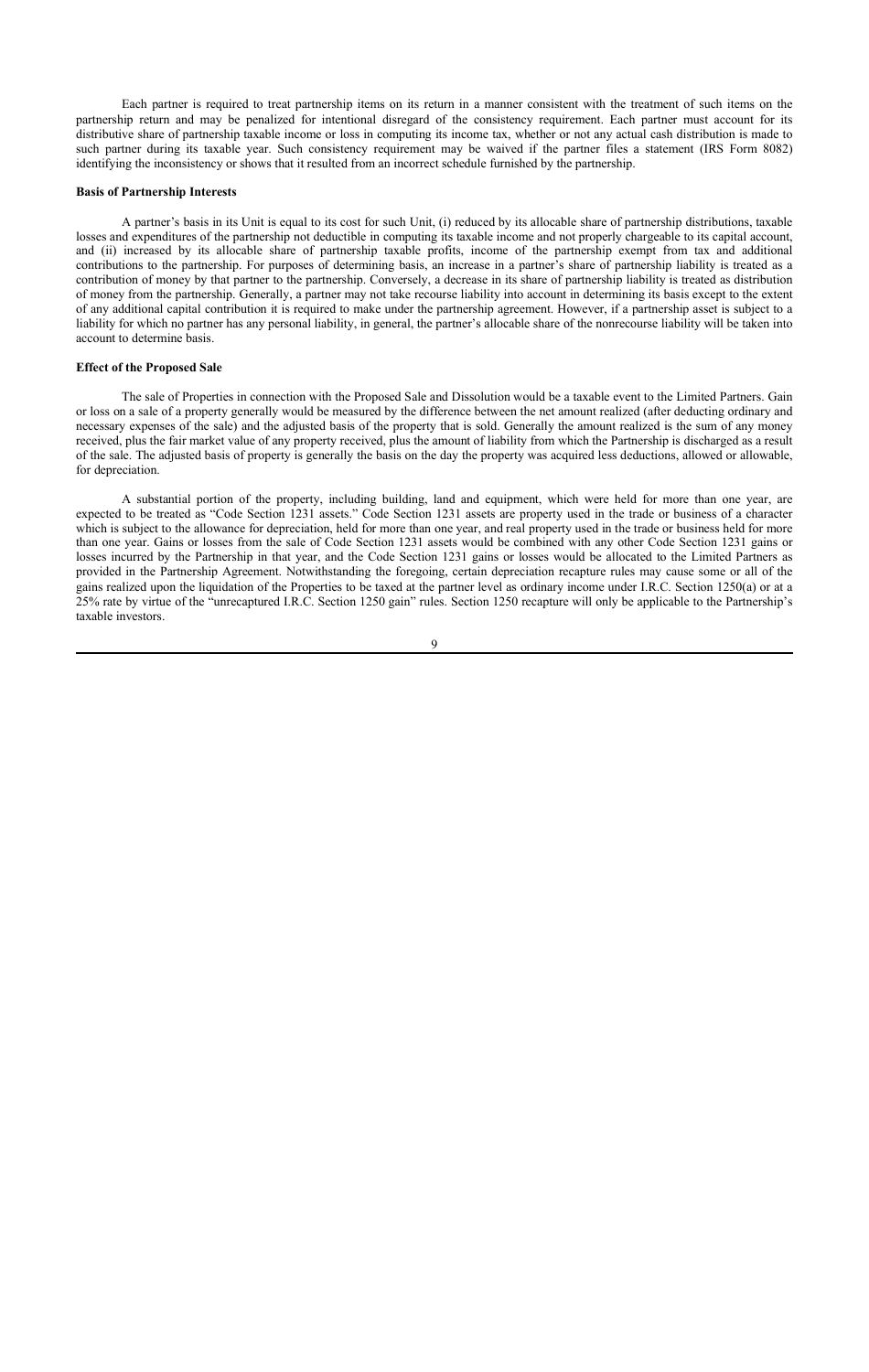#### **Effect of Dissolution and Liquidation**

Generally, upon the Proposed Sale and Dissolution, gain will be recognized by and taxable to a partner to the extent the amount of cash distributed to it exceeds the partner's basis in its Unit at the time of distribution. Any gain or loss which a Limited Partner recognizes from a liquidating distribution is generally taxed as capital gain or loss. However, any income or loss allocated from the normal operations of the partnership during the year of liquidation may constitute ordinary income or loss.

Any capital gain or loss will be treated as long-term if the Limited Partner has held its Units for more than twelve (12) months when the liquidation is consummated. For non-corporate limited partners, long-term capital gains are generally taxed at a 20% rate. This rate may be 0% depending on the individual taxpayer's taxable income and applicable tax bracket. If the Limited Partner has held its Units for less than a year, any gain will be a short-term capital gain. Short-term capital gains are taxed as ordinary income. Capital losses generally are deductible only to the extent of capital gains plus, in the case of a non-corporate Limited Partner, up to \$3,000 of ordinary income. Capital losses realized upon the liquidation may be utilized to offset capital gains from other sources and may be carried forward, subject to applicable limitations. If the selling partner has a basis of zero and a deficit or negative capital account, it will realize additional income to the extent that it has been relieved of its obligation to repay the deficit or is subject to a qualified income offset.

Although the sale of a partnership interest (and the liquidation of the Partnership is treated as a sale of a partnership interest) generally gives rise to capital gain or loss, amounts received by a partner allocable to its share of unrealized receivables or substantially appreciated inventory may constitute ordinary income or loss. The term "unrealized receivables" includes any rights to income that have not been included in gross income under the method of accounting employed by the partnership (Treas. Reg. §1.751-1(c)).

#### **Exempt Employee Trusts and Individual Retirement Accounts**

Tax-exempt organizations, including trusts which hold assets of employee benefit plans, although not generally subject to federal income tax, are subject to tax on certain income derived from a trade or business carried on by the organization which is unrelated to its exempt activities. However, such unrelated business taxable income does not in general include income from real property, gain from the sale of property other than inventory, interest, dividends and certain other types of passive investment income that is derived from "debtfinanced properties" as defined in Section 514 of the Code. Further, if, as the Partnership believes, the Properties are not characterized as "inventory," and are not held primarily for sale to customers in the ordinary course of the Partnership's business, the income from the sale of the Properties should not constitute unrelated business taxable income. Finally, the Partnership's temporary investment of funds in interestbearing instruments and deposits also should not give rise to unrelated business taxable income.

THE FOREGOING ANALYSIS CANNOT BE, AND IS NOT INTENDED AS, A SUBSTITUTE FOR CAREFUL TAX PLANNING. LIMITED PARTNERS ARE URGED TO CONSULT THEIR OWN TAX ADVISORS WITH RESPECT TO THEIR OWN TAX SITUATIONS. THIS TRANSACTION MAY AFFECT SEVERAL FEDERAL TAXES, INCLUDING, BUT NOT LIMITED TO, INCOME AND ESTATE TAXES.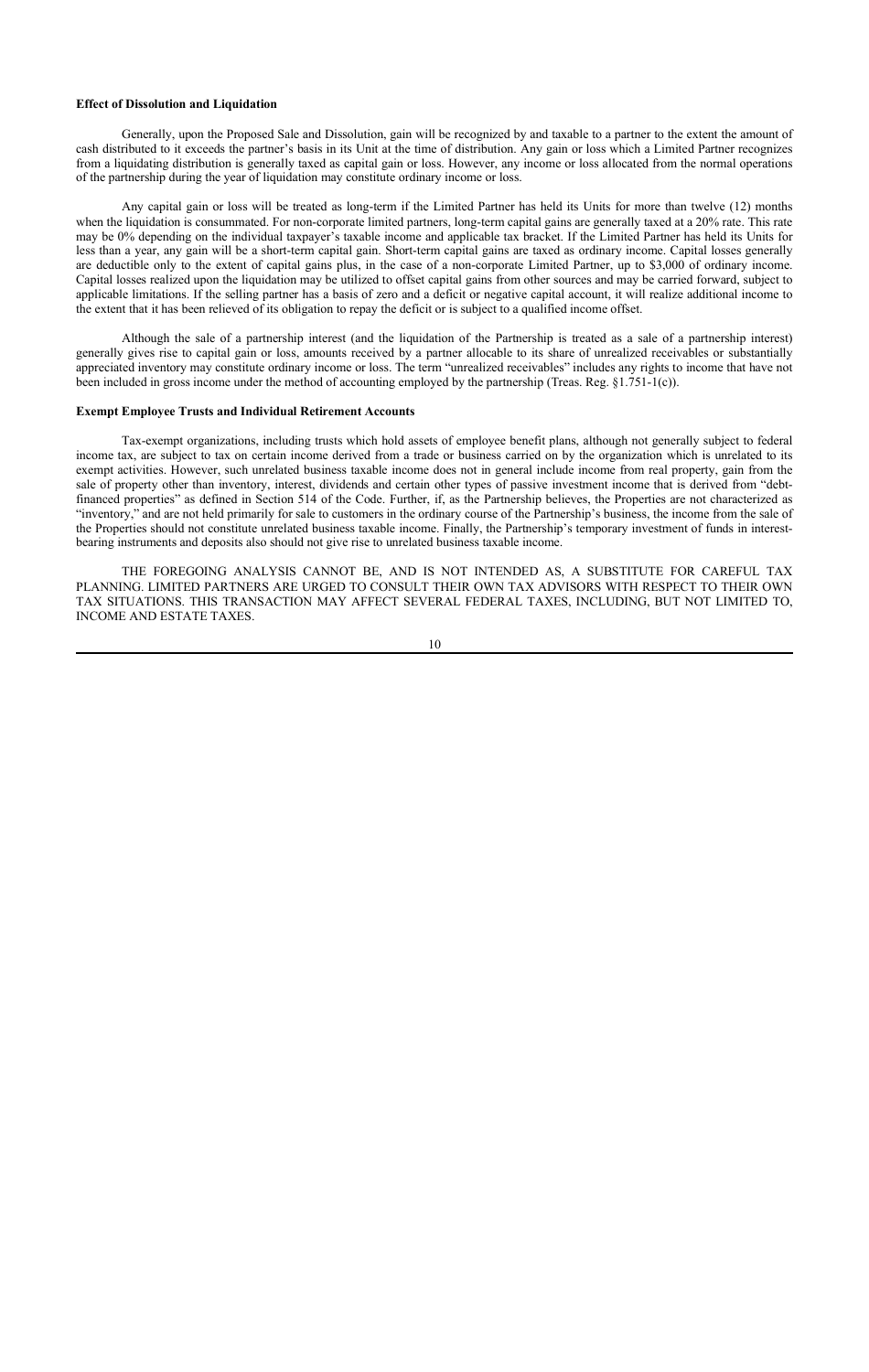## **DISTRIBUTION UPON LIQUIDATION OF THE PARTNERSHIP**

Upon completion of the Proposed Sale, the Partnership will be dissolved and its business wound up in accordance with Article VIII of the Partnership Agreement, including the liquidation of the Partnership Properties. The sale proceeds, after establishing any necessary cash reserves to cover liabilities, will be distributed to the Limited Partners and the General Partner in the manner set forth in the Partnership Agreement, although the distribution to the General Partner is expected to be limited to the minimum amount necessary to cover its tax obligations on its portion of the Partnership's income resulting from the liquidation. The General Partner would attempt to obtain commercial insurance covering liabilities which the Indemnification Trust (as described in our Annual Report on Form 10-K for the fiscal year ended December 31, 2016) was established to cover. If such insurance is available, the Partnership would use proceeds from the Indemnification Trust to purchase such insurance coverage and the balance of the Indemnification Trust would be distributed with the sale proceeds during liquidation. If such insurance coverage is unavailable at a reasonable cost, the Indemnification Trust would be maintained for a period past termination of the Partnership in keeping with terms of such Indemnification Trust, and the proceeds thereof would be subsequently distributed to the Limited Partners.

#### **INCORPORATION OF CERTAIN INFORMATION BY REFERENCE**

The following document and its exhibits filed by the Partnership with the SEC are hereby incorporated in this Consent Statement by reference:

Annual Report on Form 10-K for the fiscal year ended December 31, 2016 ("Form 10-K").

11